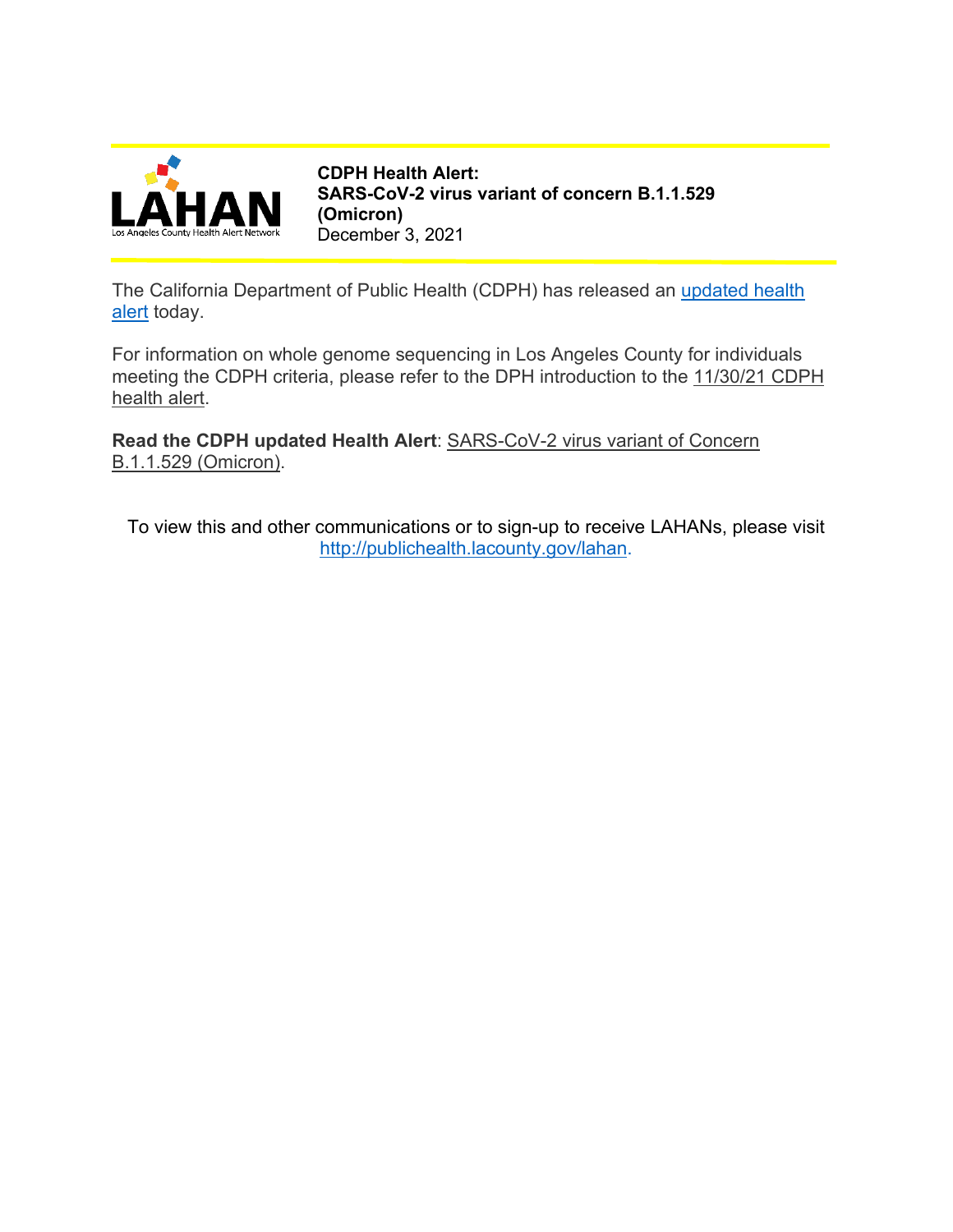

**TOMÁS J. ARAGÓN, M.D., Dr.P.H. GAVIN NEWSOM** *Director and State Public Health Officer Governor*

State of California—Health and Human Services Agency California Department of Public Health



## **Health Alert SARS-CoV-2 virus variant of concern B.1.1.529 (Omicron)**  December 3, 2021

The California Department of Public Health (CDPH) is taking several measures in response to the Omicron variant including:

- Monitoring for detection of the Omicron variant and other VOCs through the California SARS-CoV-2 Whole Genome Sequencing Surveillance including [COVIDNet.](https://testing.covid19.ca.gov/covidnet/#covidnet_overview) COVIDNet is a public-private partnership to provide California with genomic sequencing data for epidemiological efforts to control the spread of COVID-19.
- Recommending international travelers follow the CDC guidance to test for COVID-19 within 3-5 days after arrival, quarantine for 7 days if not fully vaccinated, and isolate and repeat testing if COVID-19 symptoms develop.
- Emphasizing the importance of COVID-19 vaccination and booster efforts for all persons aged five years and older. COVID-19 vaccination remains the most important strategy to prevent serious illness and death from COVID-19.
- Reminding the public to mask in indoor places regardless of vaccination status, and optimize mask fit and filtration. [Get the Most out of Masking \(ca.gov\)](https://www.cdph.ca.gov/Programs/CID/DCDC/Pages/COVID-19/Get-the-Most-out-of-Masking.aspx)

Health care providers should ask patients about travel history. The CDPH requests that health care providers collect and submit specimens for whole genome sequencing from individuals with SARS-CoV-2 infection who meet at least one the following criteria:

- Recent international travel (or exposure to persons with recent international travel) especially to those countries in which the Omicron variant has been detected;
- Specimens that show S gene target failure/dropout (also called SGTF) by polymerase chain reaction;
- Possible re-infection (i.e., recurrence of symptoms with positive molecular testing at least 90 days after initial infection); or
- Infection  $>14$  days after completing a vaccination series (i.e., two doses of the Pfizer or Moderna mRNA vaccines or one dose of the Johnson & Johnson vaccine), including boosted individuals.

CDPH encourages continued vigilance for rapid increase in cases or outbreaks that have high attack rates or severity of illness. Specimens can be submitted to local public health laboratories and the CDPH Viral and Rickettsial Disease Laboratory (VRDL) for whole genome sequencing and analysis. Pleasecontact your local health department (LHD) for assistance and report suspected or confirmed Omicron variant cases immediately.

CDPH also recommends that LHDs prioritize COVID-19 cases due to the Omicron variant for case investigation and contact tracing to assess the degree of transmission and limit spread. LHDs should use existing guidelines for isolation and quarantine and provide guidance to cases and contacts that includes the importance of adherence to masking and physical distancing. All